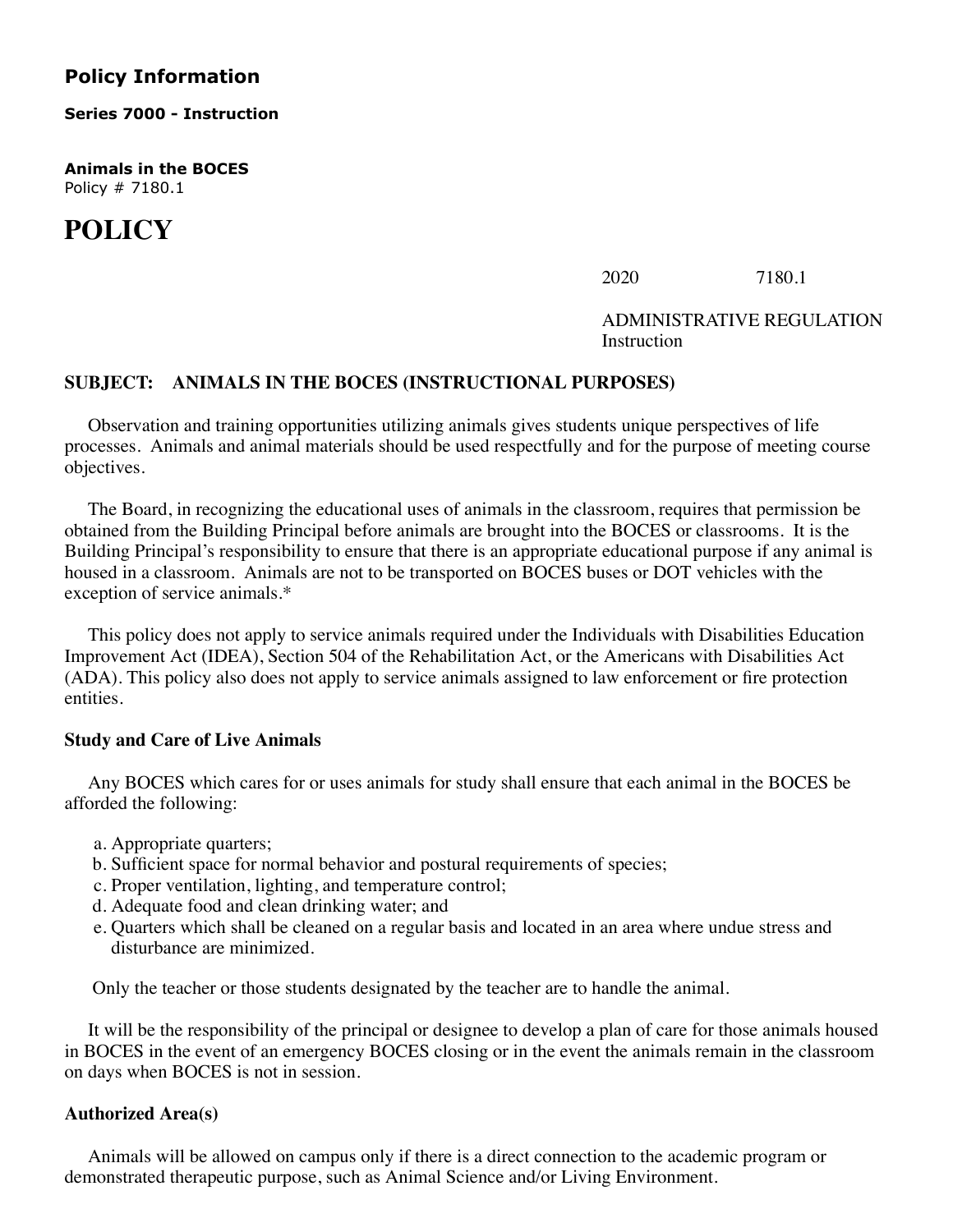Animals that have been approved by the principal or designee to be on campus for instructional use must be housed in the Animal Science indoor and outdoor designated spaces. Animals are not permitted to walk throughout the building, unless they are on a leash and being cared for by their handler for a therapeutic purpose.

 Therapy dog handlers must provide evidence that the therapy dog is certified as such by a recognized national association and that the handler is qualified as a therapy dog handler.

# **General Guidelines**

 Parents must be consulted to determine any special considerations needed for children who are immunocompromised, have allergies, or asthma. Written parental permission must be obtained for those children who opt-out of that section of the program.

 As a learning objective for the Animal Sciences and Living Environment classrooms the care of and handling of animals is a necessary component.

 All animals which are brought into BOCES will be clean and free of disease or parasites, including fleas, ticks and mites.

 Proper holding containers must be in good working order. Any cages, tanks, etc. utilizing electricity must be preapproved by the O&M Office.

Anyone in contact with animals, their products or their environment must wash hands.

All students must be supervised during student-animal contact.

Animals should be handled humanely.

Specific areas in the BOCES must be designated for animal contact.

Animals are not allowed to roam or fly free in the classroom at any time.

Animals are not allowed in areas where food or drink is consumed.

 Food for animals must be stored in an air tight closed container, preferably hard plastic, to prevent spills and attracting nuisance animals and insects.

#### **Prohibited Animals**

The following animals will not be allowed on any Campus:

- 1. Venomous or toxin-producing spiders, insects, reptiles and amphibians
- 2. Wild or exotic animals
- 3. Mammals at higher risk for transmitting rabies (e.g. bats, raccoons, skunks, foxes and coyotes)
- 4. Non-human primates
- 5. Stray animals
- 6. Aggressive or unpredictable animals

# **Protocol for Animal-Related Injuries**

 All bites, scratches or other injuries acquired by students or staff must be immediately and thoroughly washed with soap and warm water for at least one minute and reported to the BOCES nurse for first aid and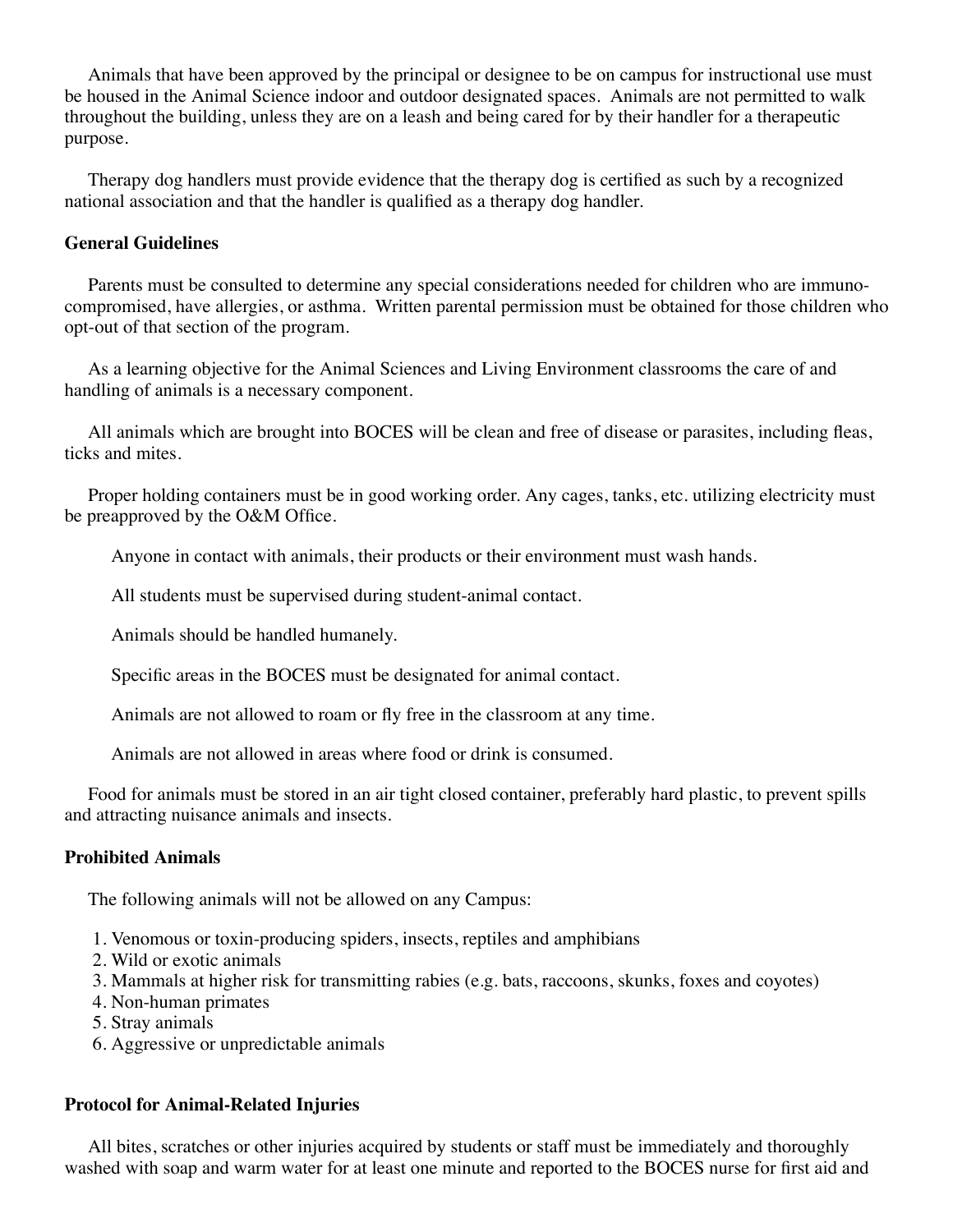recommendation for further medical evaluation and parental contact.

 Administrators must be notified immediately of the injury and an incident/accident report will be completed by the staff member responsible at the time of the injury and forwarded to the BOCES nurse.

 If students receive a bite or scratch from a wild animal, animal control will be notified as well as the parents. Medical evaluation by the student's primary provider will be recommended for all injury sustained from wild animals.

# **Therapy Dogs**

 A therapy dog is a dog that is trained to aid the emotional and physical health of patients in hospitals, nursing homes, retirement homes and other settings and is actually used for such purpose. A therapy dog must be maintained under the care and supervision of a qualified therapy dog handler while at Genesee Valley BOCES.

 In order to be approved to visit any Genesee Valley BOCES program, facility or BOCES grounds, Genesee Valley BOCES must be provided with a copy of the dog licensure; certificate of rabies, distemper, other vaccinations, and a certificate of good health provided by a licensed veterinarian; documentation of the dog's training and certification as a therapy dog; and documentation of the handler's training and certification as a therapy dog handler.

# **Exclusion or Removal from BOCES**

Animals may be excluded from BOCES property and buildings if a BOCES administrator determines that:

- 1. The animal presents a direct and immediate threat to others in the BOCES; or
- 2. The animal's presence otherwise interferes with the educational process.

 The Owner shall be required to remove the animal from BOCES premises immediately upon such a determination.

# **Dissection of Animals**

 Any student expressing a moral or religious objection to the performance of witnessing of the dissection of an animal, either wholly or in part, shall be provided the opportunity to undertake and complete an alternative project approved by the student's teacher; provided, however, that such objection is substantiated in writing by the student's parent or legal guardian. Students who perform alternative projects shall not be penalized.

#### **Instruction in the Humane Treatment of Animals**

 Students must receive instruction in the humane treatment and protection of animals and the importance of the part they play in the economy of nature as well as the necessity of controlling the proliferation of animals that are subsequently abandoned and caused to suffer extreme cruelty.

This instruction may be joined with work in literature, reading, language, nature study, or ethnology.

 Americans with Disabilities Act, 42 United States Code (USC) Section 12101 et. seq. Education Law Section 809 8 New York Code of Rule and Regulations (NYCRR) Section 100.2(c)(8)